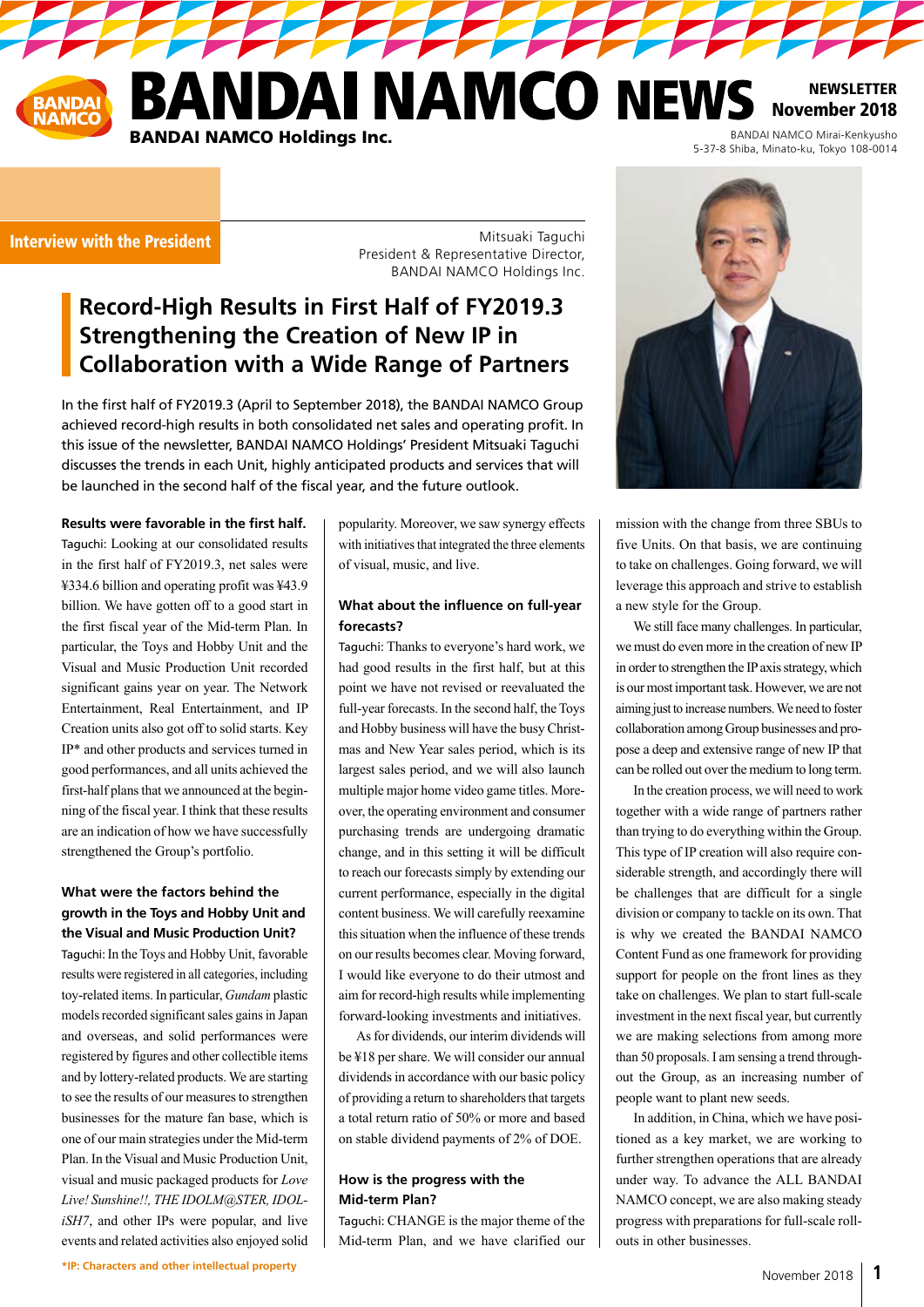

### **Would you discuss the trends in each Unit?**

Taguchi: In the Toys and Hobby Unit, broadcasts of *KAMEN RIDER Zi-O* started in September, and the launch was favorable. This marks a turning point as the 20th series in *Heisei KAMEN RIDER*. Generations of RIDERs make appearances, and as a result *KAMEN RIDER Zi-O* is popular with fans across a wide range of age groups. Related products are also enjoying good results, including the transformation belt, which is a core item. These are key products for boys, and we expect them to do well in the busy Christmas and New Year sales period.

For girls, we launched *Tamagotchi Meets*, a new *Tamagotchi* model. This product provides the enjoyment of taking care of characters, and in addition a new application that links *Tamagotchi Meets* units enables users of the new model to enjoy communicating with each other. The Toys and Hobby Unit is starting to create a growing number of products that incorporate digital functions. In December, we will launch *UNLIMITIV* shoes for elementary school students. By digitizing information obtained through communication with a smartphone application, these shoes will enable users to increase their athletic ability while having fun. In addition, in 2019 we will launch *AI CARD-DASS*, a brand of card games that utilize AI. We plan to introduce *ZENONZARD*, an original IP that originated from *AI CARDDASS*.

### **What is the Toys and Hobby Unit doing for the mature fan base?**

Taguchi: To further strengthen and expand our business for the mature fan base in North America, we cooperated with a local partner in the establishment of a new company, BANDAI NAMCO Collectibles LLC, which uses the brand BLUEfin. Moving forward, we will leverage the new company's broad distribution infrastructure as well as its marketing know-how, which is aligned with the preferences of local fans. In this way, we expect to boost our sales of products in North America.

In China, we opened THE *GUNDAM BASE SHANGHAI* in August. This is our flagship *Gundam* plastic model

### **What is the situation in the Visual and Music Production Unit?**

Taguchi: *IDOLiSH7* has turned in favorable results. The live event that was held in July was popular, and the tickets sold out. *THE IDOLM@STER* and *Love Live! Sunshine!!*  also continue to record strong results. We are taking steps to maximize appeal of mainstay IPs throughout the visual, music, and live fields. In particular, live events are starting to play a central role in the Group's business activities. This is something that we did not anticipate 10 years ago. Both the scale and the geographic scope of live events are expanding, and accordingly we will step up our focus on this growing business.

Looking at IP creation, we plan to launch *The Magnificent KOTOBUKI*. This is a new Groupwide IP that reflects collaboration initiatives including animations, game applications, and toys and hobby products. Furthermore, we are working aggressively in IP creation from a variety of angles, including collaboration with external partners.

### **Please discuss the latest activities at the IP Creation Unit.**

Taguchi: Currently, the TV animation *Gundam* 

facility. We are seeing a very favorable response, and the Chinese market is showing signs of future potential that exceeds our previous expectations. We will utilize *THE GUNDAM BASE SHANGHAI* to do more than just sell Gundam plastic models. We will also use it as a base for the comprehensive provision of information to Chinese fans about *Gundam* works and other products and services.

In addition, the *DRAGON BALL* trading card game is popular with the mature fan base, especially in North America. Moving forward, we will take steps to build interest in North America, such as holding nationwide tournaments in the U.S., and we will also work to expand our business in Europe, South America, and other regions.

### **What is the situation in the Network Entertainment Unit?**

Taguchi: In game applications and other network content, key titles maintained high levels of popularity, including *DRAGON BALL Z DOKKAN BATTLE, ONE PIECE, and THE IDOLM@STER*. In addition, a new title — *DRAGON BALL Legends* — got off to a favorable start. I believe that these successes are a result of our focus on holding effective events and taking steps to build interest. In these ways, we are encouraging fans to enjoy playing for long periods of time. Going forward, we will continue working to further enhance the quality of our titles and operations.

### **Is the Company making progress with new platforms?**

Taguchi: For *enza*, up to this point we have focused on stability, but moving forward we *Build Divers* is one of the major factors behind the solid results of *Gundam* plastic models in the Toys and Hobby business. This is because the animation has stimulated demand for the plastic models. *Gundam Build Divers* features appearances by generations of *Gundam* plastic models, and it is popular not only in Japan but throughout Asia. In November, *Mobile Suit Gundam* Narrative was released in theaters, and I think that the buzz surrounding this product will also have a positive knock-on effect in stimulating further demand for other Group products and services. *Mobile Suit Gundam* will reach its 40th anniversary in 2019, and we are preparing a wide range of initiatives to commemorate this milestone, including visual products and events. For 2020 we are also planning the *Gundam GLOBAL CHALLENGE*, which will involve making a full-scale *Gundam* actually move. We have high expectations for this initiative.

Furthermore, broadcasts of *DOUBLE DECKER! Doug & Kirill*, a new *TIGER & BUNNY* animation series project, have been started, and we also plan to release a theatrical version of *Love Live! Sunshine!!*. We have a number of exciting projects in the pipeline. In production, we made an equity investment

Japanese market, such as developing compatible titles and sponsoring tournaments.

### **What is the situation in the Real Entertainment Unit?**

Taguchi: Following Yokohama in November, we will open a Hamleys retail-tainment mall in Fukuoka in December. This is a collaborative initiative with Hamleys, which is England's oldest toy store. It will bring together a wide range of features, including real and digital performances, attractions that draw on BANDAI NAMCO's distinctive strengths, and game corners. We are positioning this mall as a new type of venue. By incorporating performances with abundant entertainment value, we will work to enhance our hospitality skills and create new forms of entertainment.

In arcade games, we launched *Mobile Suit* 

*Gundam: Extreme Vs. 2*, which has earned strong reviews. In Osaka, we have opened *VR ZONE OSAKA* as a new-format facility. We have started to operate new models of *Godzilla VR* and other games at this facility, and *VR ZONE OSAKA* has gotten off to a solid start.

 Furthermore, in July we opened the second *TONDEMI*, a next-generation indoor athletic facility, and in October we launched *Indoor Adventure Island Docodoco*, which enables visitors to enjoy attractions using projection mapping. Both of these new facilities have enjoyed solid popularity. Moving forward, we will continue to aggressively provide these types of new venues that leverage the distinctive strengths of BANDAI NAMCO.



*THE GUNDAM BASE SHANGHAI* ©創通・サンライズ



©BNOI/アイナナ製作委員会

### **Advancing Initiatives in Japan and Overseas to Strengthen Our Business for the Mature Fan Base**

# **We will take the initiative to transform ourselves into a company from which consumers expect great things, even in a future marked by ongoing technical innovation.**

will bolster promotions to increase awareness. In addition, we will leverage the distinctive strengths of BANDAI NAMCO to enhance the provision of value. For example, with *DRAGON BALL BUCCHIGIRI MATCH*, collaborative initiatives with other Units have already been initiated. These include *DRAGON BALL Dragon Potato,* a confectionary food that is being sold by BANDAI. We plan to continue to implement collaborative initiatives with companies and products inside and outside the Group. Also, looking at our efforts to strengthen game titles, we recently held a presentation for developers, and more than 120 people participated. We will implement a variety of measures as we work to build platforms, such as advancing preparations for title development.

### **What are the trends in home video games?**

Taguchi: In home video games, after the launch of *SOULCALIBUR VI* in October, we plan to introduce a series of major, high-potential titles in the second half, including *GOD EATER 3, ACE COMBAT7: SKIES UNKNOWN,* and *JUMP FORCE*. In the future, in addition to developing high-quality games that earn strong evaluations from fans, we will also take steps to add even more value, such as facilitating the enjoyment of additional download content. In this way, we are working to implement measures that encourage fans to play for long periods of time.

Furthermore, in August we participated in EVO 2018, a fighting game tournament that was held in the U.S. Looking at the number of registered entrants, *DRAGON BALL FighterZ*  was the No. 1 title, and *TEKKEN7* was No. 3. This demonstrates the high degree of compatibility between our titles and e-sports. We are also moving forward with a variety of measures in Japan, and in the future we will continue to aggressively implement initiatives in the

in Sublimation Inc., a computer graphics production company. The industry has reached the point where computer graphics are indispensable in animation production. Through this investment, we will strengthen our computer graphics production capabilities and enhance our production skills for both hand-drawn and computer-graphic animations.

### **Do you have a message for shareholders?**

Taguchi: We were able to achieve a solid performance in the first half of the fiscal year, and I think this performance was attributable to the high evaluations that our products and services received from customers. However, we cannot sit back and relax just because our results are strong right now. We must continue striving to create new IP and strengthen established IP as we make further progress toward the construction of a balanced IP portfolio.

BANDAI NAMCO wants to be a group for which consumers have high expectations, even in a future operating environment marked by ongoing technical innovation. To that end, in line with our Mid-term Vision of CHANGE, we must work to transcend previous ways of doing things and conventional wisdom, anticipate changes in the times and in our fans, and take steps to adapt accordingly. A major theme of the Mid-term Plan is CHANGE for the future. On that basis, the BANDAI NAMCO Group will strive to approach change as an opportunity rather than something to be afraid of. We want our fans around the world to expect great things from BANDAI NAMCO.